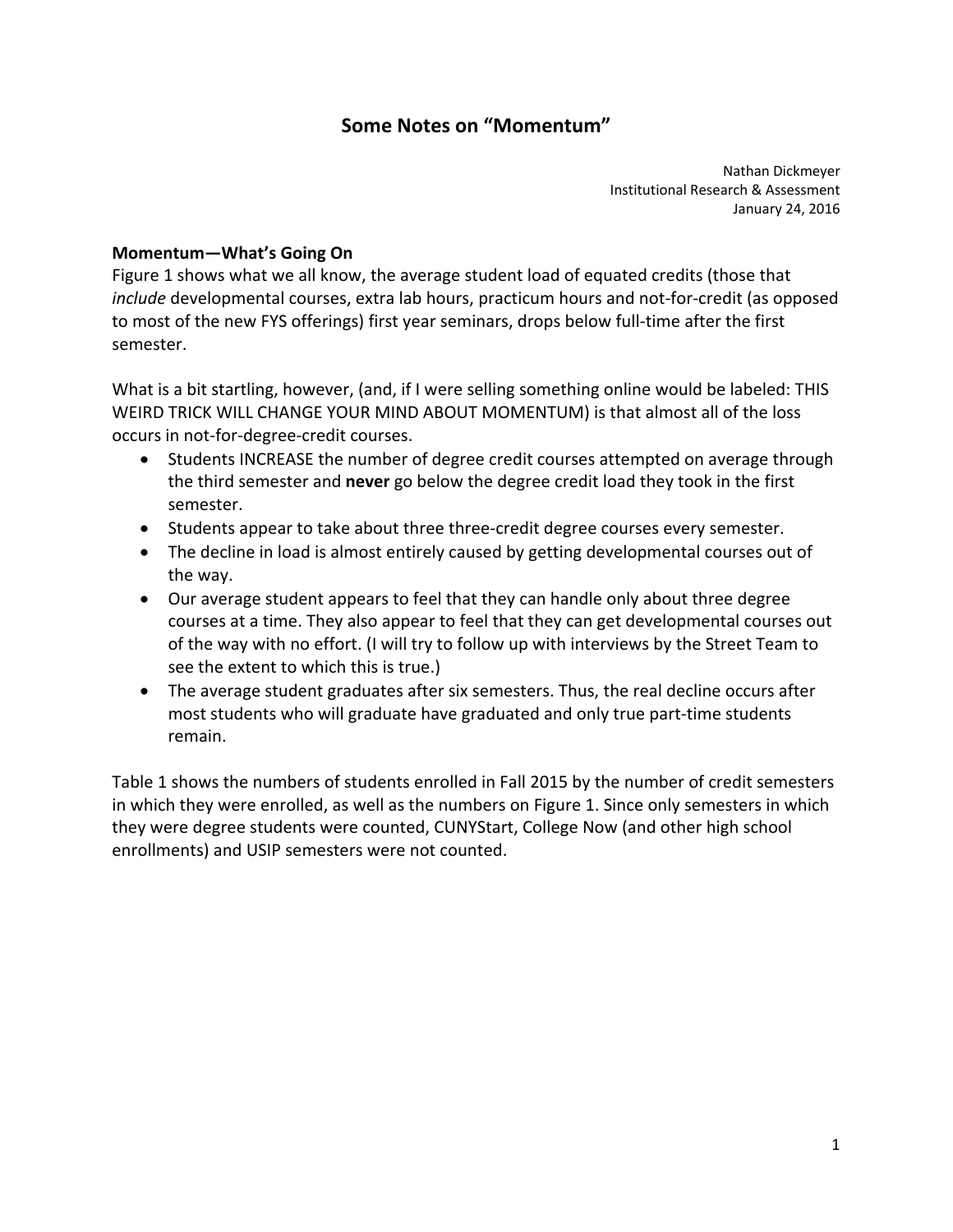

#### **Figure 1**

| Fall 2015 Semester Load by Number of Semesters Attended |       |                        |                       |
|---------------------------------------------------------|-------|------------------------|-----------------------|
| Semester of                                             |       | <b>Equated Credits</b> | <b>Degree Credits</b> |
| <b>Attendance</b>                                       | N     | <b>Attempted</b>       | <b>Attempted</b>      |
| 1                                                       | 4,454 | 13.7                   | 8.5                   |
| $\overline{2}$                                          | 2,305 | 11.9                   | 9.5                   |
| 3                                                       | 2,873 | 12.0                   | 10.5                  |
| 4                                                       | 1,529 | 11.0                   | 9.7                   |
| 5                                                       | 1,503 | 10.8                   | 10.0                  |
| 6                                                       | 780   | 10.0                   | 9.2                   |
| 7                                                       | 491   | 9.5                    | 8.9                   |
| 8                                                       | 236   | 9.0                    | 8.5                   |

#### **Table 1**

#### **Historical Momentum (static)**

 Figure 1 shows the numbers of Fall 2016 continuing, degree students by the average number of degree credits they earned in each semester of degree attendance. (Thus, CUNYStart, College Now and USIP semesters were not included.) This is a static, rather than dynamic, measure, because it does not indicate whether the students were speeding up or slowing down. It is historical because it is an average of past semesters' credits earned and does not include the current semester.

 The figure indicates that the bulk of these continuing students have averaged between three and twelve degree credits earned per semester with high peaks between five and nine.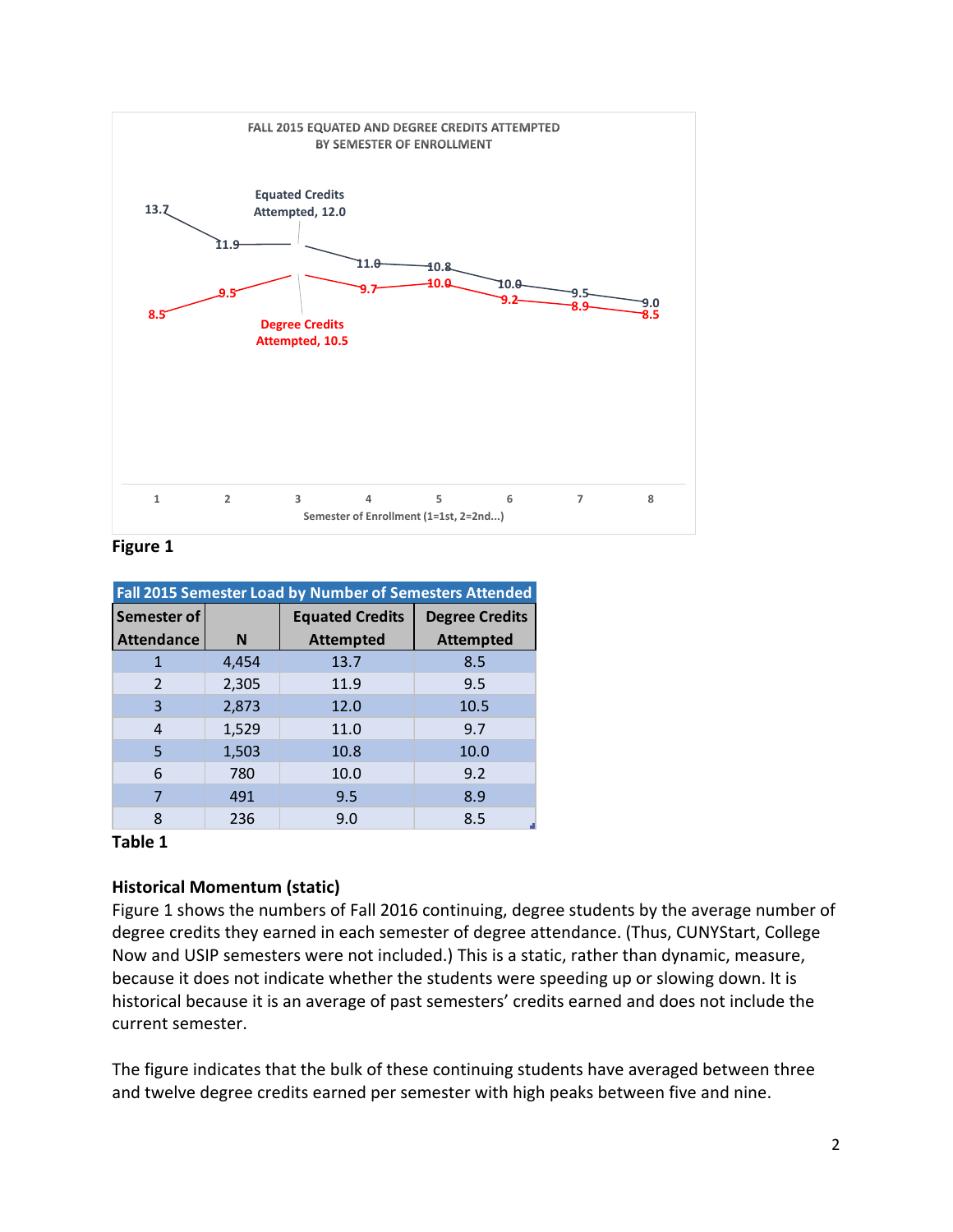

Figure 1

## **Current momentum (static)**

 In Figure 2 we see numbers of students, total and by enrollment category, by equated credits attempted in Fall 2016.

 For all students the peak is 13‐15 credits. Continuing students peak between 10‐15 credits, while first‐time students peak at 16‐18. New transfers peak somewhat below first‐time students at 13‐15, while re‐admits have a very low peak at 4‐6, but, in fact, the numbers are low for re‐admits and the levels are scattered.

 While we generally think that first‐time students don't have jobs, but gain employment as they progress through school, this graph begs the question of whether first‐semester students also take too high a load and slow down to try to gain academic traction.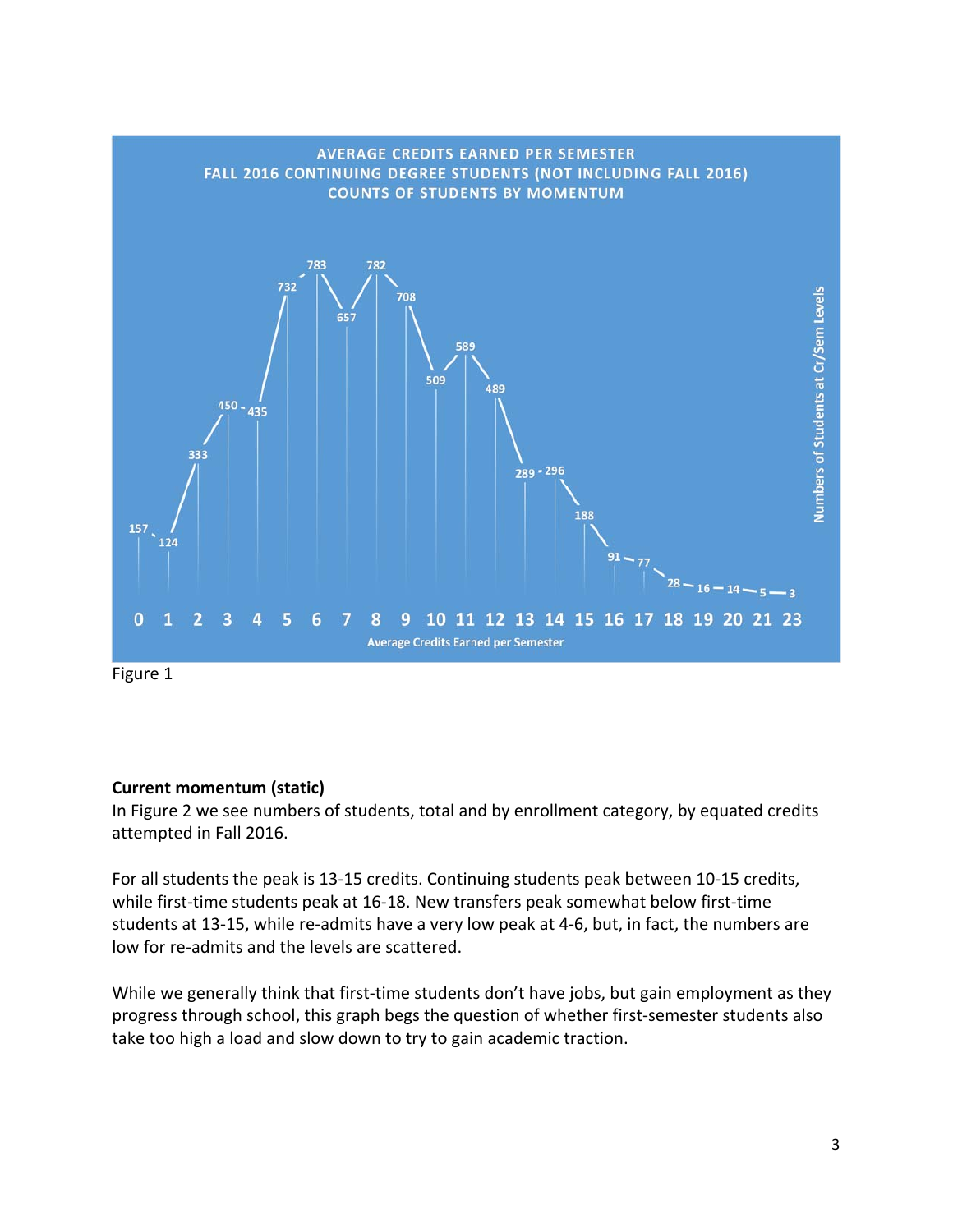

 **Figure 2**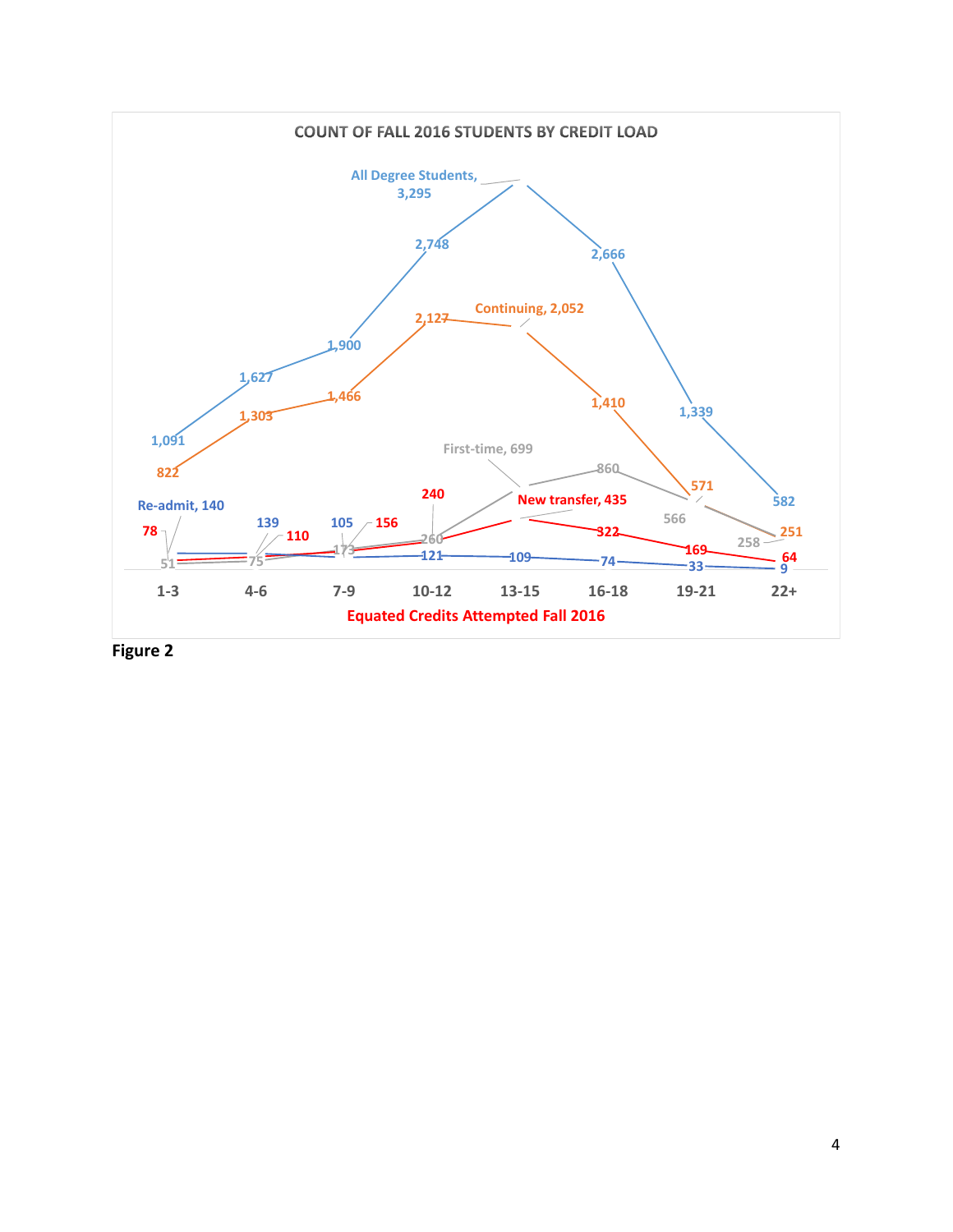## **Current Momentum (dynamic)**

 Figure 3 shows the numbers of Fall 2016 continuing students by whether they took more, fewer or the same equated credit load as their previous semester (whether or not it was Spring 2016).

About 16% more students took fewer credits compared to those who took more in Fall 2016.



 **Figure 3**

Other possible measures:

 Historical, dynamic—this measure would show whether a student was, in general, taking more or fewer credits in previous semesters. Since most students take fewer equated credits over time, this measure might show how quickly a student was slowing down. If it is given that students slow down, controlling the slow down would be a goal.

 Weighted, historical—this measure would give a number indicating the average credit load of a student, but with more weight given to recent semesters.

 Statistical Composite—One existing measure is the student's probability of returning in two semesters, developed by Jenny Zhu in this office. This measure statistically combines factors like GPA, existing developmental needs, numbers of withdrawals, gender, and credits earned to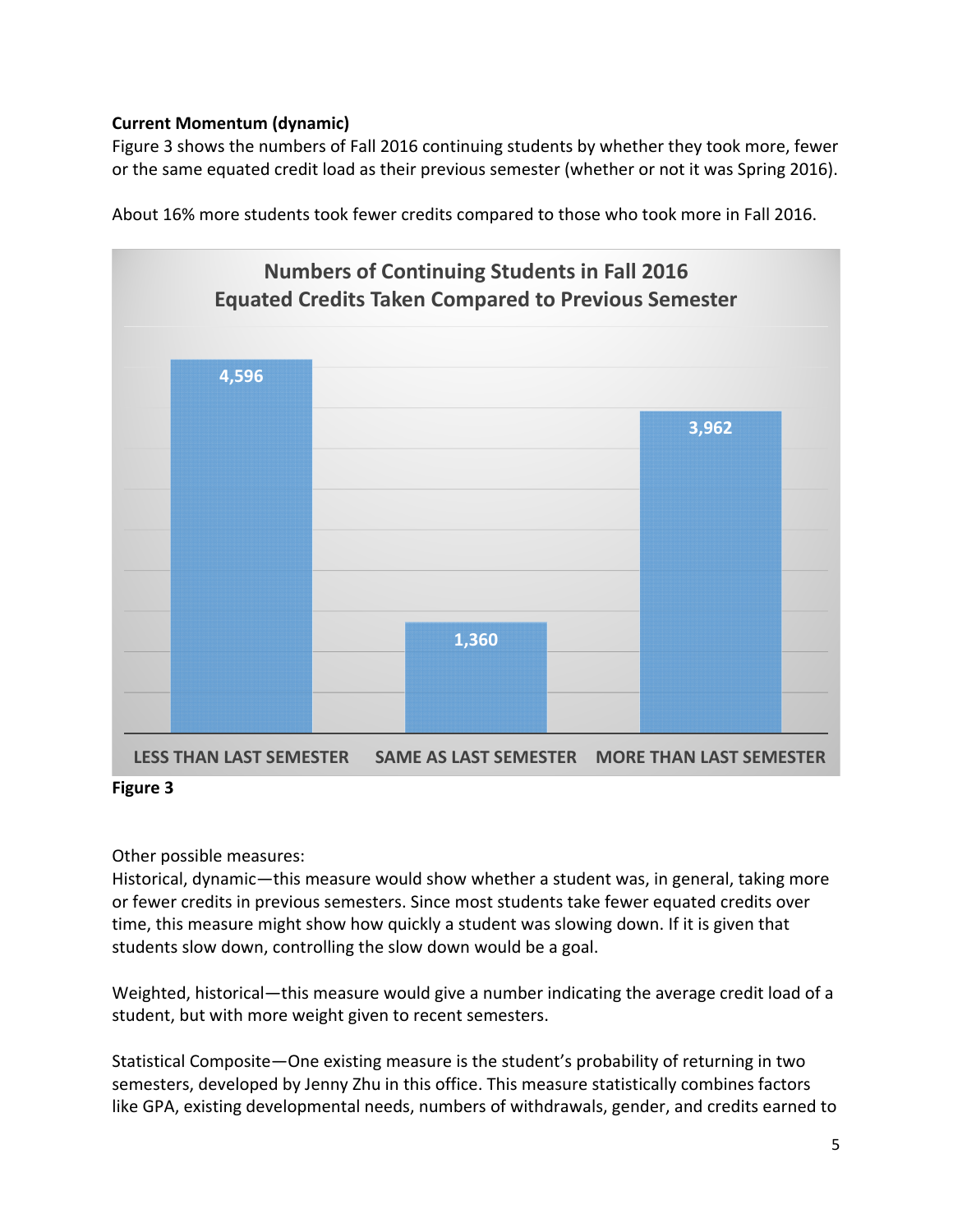arrive at an indication of whether the student will return in two semesters. This is a historical, static indicator. A dynamic indicator may be found by comparing the probabilities for a given student in two or more consecutive semesters.

 Simple Composite—A set of factors, like GPA, credits earned, developmental needs met, and percentage of credits earned of those attempted might be assembled. Each factor might be given a status rating for various levels: low, medium or high, for example. Each student might be scored on the factors and the factors' ratings combined (with or without weights) to yield an overall rating for the student.

 Multiple Component—This measure combines several incompatible measures. The best example is the current report of students who have missed all classes for one or two weeks, prepared by Erez Lenchner, and their retention probability. This is a combination of static historical and very current measures.

 Fixed course achievement—Each major could have a series of courses that students would need to achieve in each given semester. Students would either be on course or off, depending on whether they had succeeded in earning credits in each course during the given semester. All possible course substitutions would need to be given in advance to make the calculations possible.

 Variable goals—Almost any measure could be used, as long as we regularly collected student data on the measure. The advisor would agree with the student on the goal. The student would either make that goal or fail.

#### **Summary**

 In physics momentum is mass times velocity. Even in physics momentum has a definition that depends on multiple components. Slow velocity can be made up for with higher mass. The same is true with students. Students who are close to graduation (high mass) may be part‐time (low velocity). That's why I favor the multiple component measure. (See, "Developing a Single Tool for Assessing Student Retention Interventions" for a description of the methodology.)

 Jenny's statistical probability increases every time a student earns a degree credit. It increases as the student's GPA goes up. It falls each time a student takes a WU. When the student moves to a new semester and goes from part‐time to full‐time, the statistic increases, making it very sensitive to decisions.

 The measure can be displayed in terms of risk of dropping out in categories like high, medium and low. The cut-offs between categories can be set to match the resources we have available. If we only have resources to work with 500 high probability students, then we would set the category to include only the 500 students with the highest drop‐out probability.

 In addition to the categories, I recommend that we also show each component's score: the GPA, the number of credits earned, and the number of WUs taken, for example. Some of the